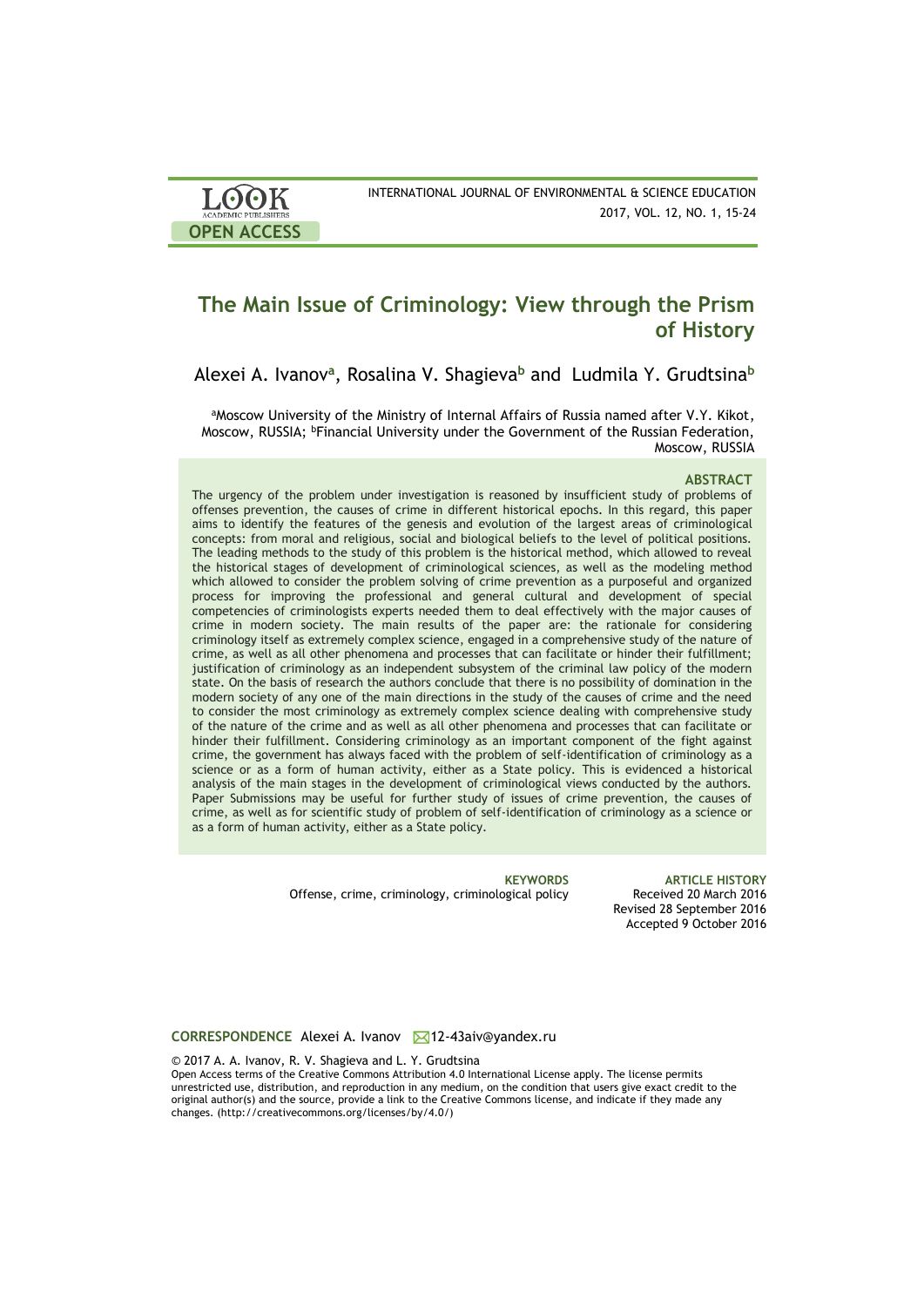## **Introduction**

The paper traces features of genesis and evolution of the largest areas of criminological concepts: from their own moral and religious, social and biological beliefs to the level of political positions. The paper explores the views of famous thinkers of the ancient world, medieval scholasticism, the Renaissance and modern times, the precursors of modern law schools, as well as the characteristics and development trends of the latter.

It is stated that crime prevention problem has been known since the dawn of social development, and was seen as from a religious and a moral and legal positions. In the Middle Ages, in a militant theology, the development of crime prevention issues by the Scholastics was in line with the formulation of the concept of "sin". Although this research direction could hardly match the rationalist principles, however, it has undoubtedly contributed to the doctrine of criminological science (Paz, 1979). This refers especially to the representatives of the late Middle Ages, who managed to overcome dogmatism, seemingly of unshakable theological Criminology. In New times, the development of social sciences received a boost and dramatically changed the vector of criminological research, whereby internal problems and contradictions of the society have been put at the forefront. Later (in the middle of XIX century) the man as being biological, with its internal problems and contradictions was put forward at the fore front. Since then, whatever has been considered as causes of crime - socio-political turmoil or "sunspots", the eternal debate has not been finished: which is more in manoffender - the biological or social?

The very same criminology because of its versatility as a holistic set of researchbased and practice-oriented ideas is relatively independent subsystem of the criminal policy of the state.

Since ancient times, the best minds were searching for an answer to the question: what is the root cause of legal deviations and what can be done to avoid them (Lagutkin & Grudtsyna, 2016). The concept of the direct causes of crime vary widely - from internal to external regularities governing the behavior of a particular person, including the "sun spots" (the influence of electromagnetic waves on human health and behavior), and genetic abnormalities. But these views have not been developed in science immediately. And this is no accident, as in the scientific thought only at a certain stage of its development the idea was formed that the main thing in the fight against offenses - is prophylactics and prevention. Famous for all Soviet jurists words: "A wise legislator would do everything to prevent crime than to be forced to punish for it" (Marx, 1955) - have emerged as the result of a long intellectual thought process that began in ancient times and has continued in the current criminology. We can point to major historical landmarks of progress towards the formation of social and preventive approach to the chosen problem.

In ancient India it was considered that as the main prevention tool should serve the fear of punishment. It was argued in the famous dharmashastrs - Manu: because of fear of punishment, all living beings serve for the benefits and do not shy away from the execution of the debt: "The penalty keeps the whole world in order, because it is difficult to find a perfect person; out of fear of punishment the whole world fulfills prescribed activities"(Batyr & Polikarpova, 1996). A binary system for ensuring compliance with the duty served to it: first, it is the ethical standard that is provided by higher divine powers - Karma, secondly, the political means - danda.

In contrast to the ancient India, where as the only means of combating offenses a punishment was considered in ancient China great importance belonged to the upbringing. Of course, the Legalists school placed heavy emphasis in the fight against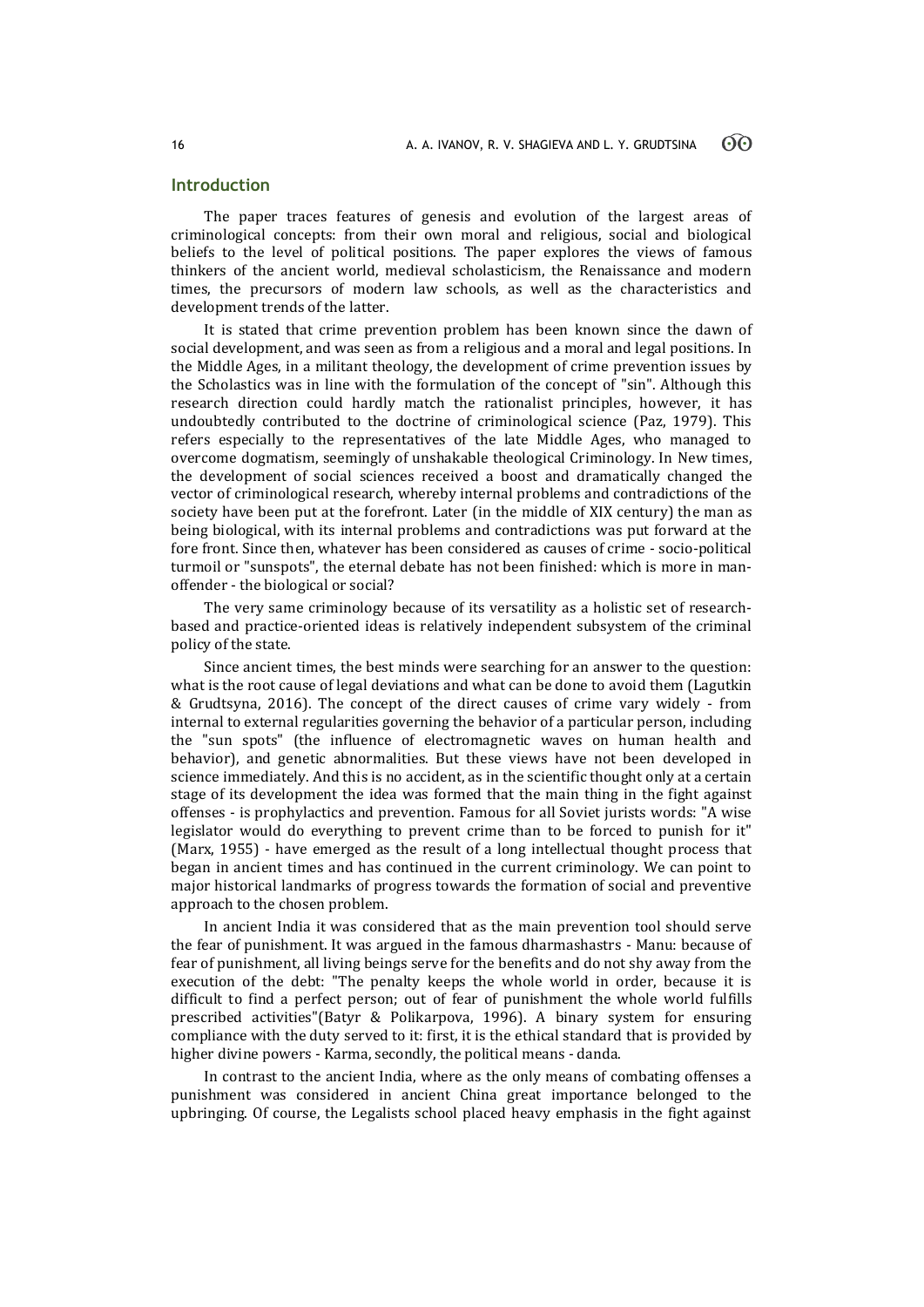crime on the application of penalties for them methods based on the law still retain an important role. However, the rest of the ancient Chinese thinkers recognized the priority of educational measures. For example, Confucius did not admit violence as a managerial tool for a man of the lower level. According to him, the state control should be ensured by following as tzyun'-tzy, so syao-zhen' paths of virtue, but not because of the fear of punishment. Violence and Punishment, according to the opinion of the thinker, will only lead to the desire of the people to evade the written laws (far), to the destruction of virtue, that is, the very foundations of the state and society. The legal model of Confucius, which is based on the principle of "*if there is a good will, the person does not violate the law*," etiquette (li) clearly dominated the punishment (sin) (Bogomolov, 2004). Thus, regulation of political relations by the rules of virtue in the teachings of Confucius sharply is contrasted by Management based on the law: "If to lead the people basing on the laws and maintain order with the help of punishment, people will tend to shy away (from the punishment), and will not feel any shame. If, however, lead the people through virtue and maintain order with the help of the ritual, the people will know the shame and will be corrected "(Nersesyants, 2000 Syun' Tzy, a follower of Confucius, was sure that if you do not educate people, and punish, there will be a lot of punishments, and defect will not be eradicated; if only to educate, but do not punish evil go unpunished.

In the ancient world, based on the rule of law-abiding ideas the problems preventing offenses were more deeply affected by. In support of this thesis it is sufficient to mention aphorism belonging to the ancient Greek thinker Periander (end of the VII th - beginning of the VI th centuries BC.): "Don't be satisfied with the punishment of the criminal, but try to prevent crimes. But the ancient Greeks and Romans did not oppose the methods of coercion and persuasion, the emphasis was done on their organic relationship. Important ideas belonged to sophist Protagoras that who transgresses the laws the State punishes, but the name of this punishment is correction, because the retribution corrects. The call of Roman lawyer Ulpian is known that it is important for kind persons to be improved not only by fear of punishment, but also by encouraging awards (Batyr & Polikarpova, 1996). Ancient scholars have advanced in the comprehension of the social causes that lead to the commission of offenses. Among the common causes of misconduct ancient thinkers pointed to such as drinking. In accordance with this Pittacus considered that it was correct to double penalties for a misdemeanor made by a drunkard. And when asked how to avoid becoming a drunkard, Anarharsis stated: "Having drunkard before the eyes with all its ugliness" (Diogenes Laertius, 1979).

In the ancient world crime prevention problem was posed and resolved not only with religious positions. Great importance was attached to the moral and legal aspects. The domination of medieval scholasticism facilitated the continuation of theological trends in the study of the problem. Being veiled in religious shell the prevention topics could not develop on the basis of the rationalist, all was explained by the sinful nature of man and the machinations of Satan that can hardly be considered a contribution to the criminological science. So, State as the system of ruling of one over the other was considered by Avgustin Blazhenny and as punishment for Adam's original sin and as means to prevent people to do new sins (Leyst, 2000).

#### **Methodological Framework**

The starting point in the national criminology was a provision stating that the crime is the one of social deviance in society. It is not the norm, but at the same time it is a natural phenomenon in certain social conditions. Therefore the fight against crime is necessary which is associated with changes in these conditions and in any case which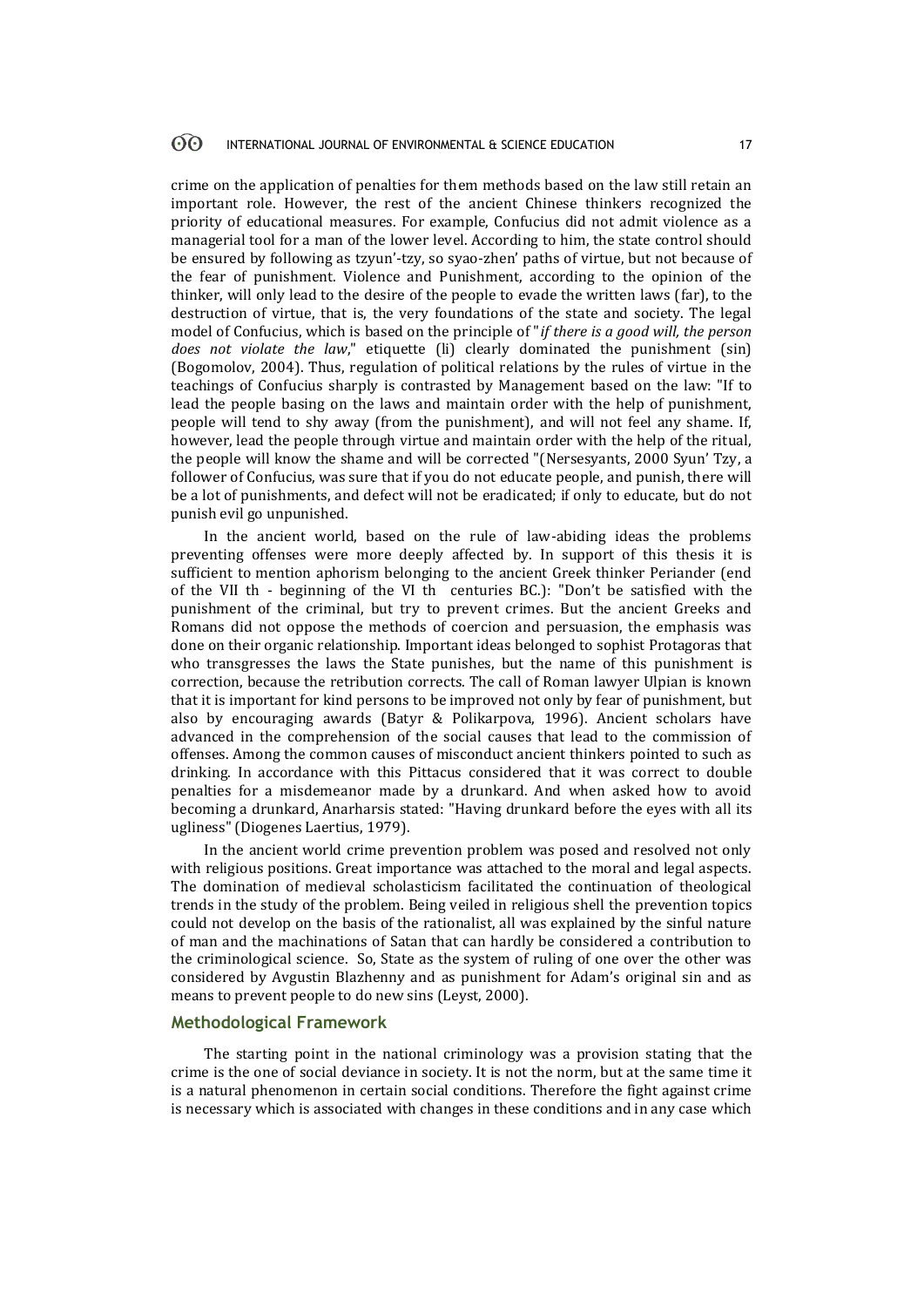is not limited only to the use of criminal penalties to specific offenders (Dolgova, 1997). Therefore, the question of the nature of the offenses and their cause has, in addition to the theoretical and purely practical importance, because identify ways and means to combat unlawful conduct. "If the critical role belongs to social factors, then, obviously, and this struggle must have primarily social orientation ... If it's all about human biology, it is necessary to devise methods of medical influence on criminals using genetic control" (Dubinin, Karpets & Kudryavtsev, 1982).

From the standpoint of modern approaches prevailing among members of the legal science, the starting position is to consider the offense as a social and biological phenomenon (Babayev, 1993). This means that the infringing behavior is caused by factors such as biological and social features. The leading role in this case belongs to the social environment, as the personality is formed in the community and because of that gets most of its social and psychological attitudes that motivate it to action in public life (Antonyan, 2015). But it is hardly justifiable to ignore the biological nature of man, as in this case there is a separation of the offender from its unlawful conduct, there is no study of the socio-psychological characteristics of his personality, and most importantly - research and development with respect to the causes of crime are transformed into formal scheme, reminiscent of medieval scholasticism. In such circumstances a view through the prism of history is capable of supporting way out of the existing methodological impasse. O. Paz (1979) is the author of famous words: "Every time when society is in crisis, it instinctively pays attention to the roots and looks for a sign there».

Historically, it is easy to notice that the items of concepts raised in the paper somehow were met in the old days. However, the development of technical progress and the increasing complexity of social life connected with the social and political transformations, the further stratification of society objectively require rethinking and reassessment of seemingly, long-known truths. Until now, there is debate whether criminology is a social or legal science (Delay & Deniker, 1961). Analyzing the common picture, Y.M. Antonyan (2015) concludes that, studying sociology, psychology, economics, pedagogy, psychiatry, the demographics of crime, criminology is a complex science, "which is making full use of their own capabilities and resources, along with it, enjoys the achievements of sociology, psychology, economics, and so on ", the subject of which is the crime and criminological sphere of interests - all phenomena that may promote or hinder their fulfillment". The very same criminology because of its comprehensiveness as a complete set of evidence-based and practice-oriented ideas is transformed into a relatively independent subsystem of the criminal policy of the state (Babayev, 2008).

# **Results**

Supporters of the sociological trend did not imagine another system of justice, except of one which is based on the idea of congruity of appointed measures to person of the criminal (Grudtsyna, 2016). It is significant that these scientific views were taken by the legislator, as they were enshrined in existing legislation of pre-revolutionary Russia. They fixed a need in sentencing within the gravity imposed on the perpetrators of coercive measures to take into account the nature and severity of the acts committed, the offenders' personal features and the circumstances, though beyond the scope of the offense, but influencing on mitigation or on increased responsibility (Ivanov, 2009).

As a result, it can be stated that before the October Revolution in Russia social and preventive approach legally was formed and strengthened based on the idea of the existence of offenses' objective reasons. However, it was supplemented by the provisions on the need to consider the peculiarities of the offender. Under this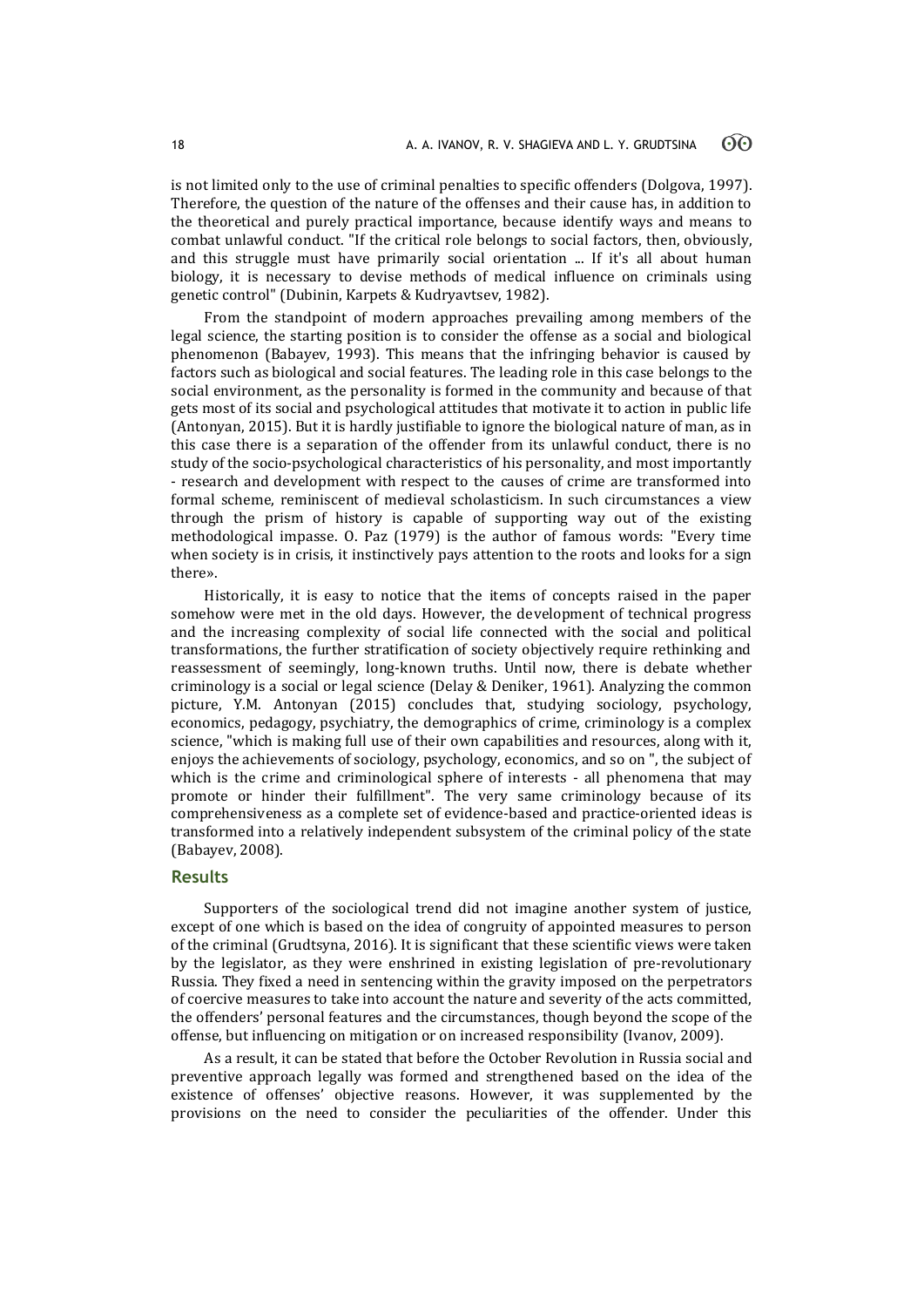#### 60 INTERNATIONAL JOURNAL OF ENVIRONMENTAL & SCIENCE EDUCATION 19

approach, prevention activities must consist of two stages: 1) identification and study of the causes and conditions contributing to the commission of offenses, as well as the identity of the offender; 2) development and implementation of appropriate preventive measures (Shagieva, 1989).

In the second half of the XIX century into the struggle of classical and sociological trends the anthropological doctrine of Cesare Lombroso literally broke into ("Criminal man studied on the basis of anthropology, forensic medicine and prison study", 1876) (Nazarenko, 2001). This Italian researcher so carried away by the development of his theory of "born criminals", that as a result biological causes of crime were turned by him into a self-sufficient value and one time in the search for explanations of "innate killers" even he tried to lay the foundations of the study of crime insects, animals and plants (Poletti, 1878). The doctrine of Lombroso, albeit in its most odious aspects soon was mercilessly criticized by criminologists (Èminov, 2009; Zernov, 1906), did not sunk into oblivion, and set a new thorny issue before science: is the offense social or biological phenomenon? After the defeat of the theory of Lombroso pure science studied relationships of social and anthropological roots of crime.

On this basis, rapidly began to emerge various biosocial theories of the causes of crime (Ivanov & Ivanov, 2006). And this debate has been going on for over a century, within the increasingly popular in Anglo-Saxon jurisprudence the so-called critical criminology.

As a biological phenomenon, subjected only to the psychological and physiological laws, crime is considered within the anthropological school of criminal law and criminology. The doctrine of the social nature of crime emerges as an alternative to the anthropological school. As representatives of this theory consider, the roots of crime as a purely social phenomenon must be sought not in the nature of man, but in the economic, political and other social conditions of life activity of the individual (Delay & Deniker, 1961).

Academician V.N. Kudryavtsev (1998) argued that crime is a social phenomenon, and, at least in three ways: by legal definition, historical origin and in its results. Firstly, it is society represented by legislators separates criminal from non-criminal. Second, the historical origin of crime confirms its social nature. It is known that the actions, threatening the foundations of any society, took place in ancient times. But the legal characteristic of these actions is the formal recognition of the crime that could not appear earlier than any state, even, that such actions always take place, until the human society exists. Third, the social nature of crime evidently manifests itself and in the consequences that occur as a result of the commission of crimes in any society.

The recognition of the social nature of the crime does not mean denial of the impact of these natural phenomena, as well as technical factors: the geographical environment, the biological components of human behavior, man-made and natural disasters, and so on. For example, in the nineteenth century, a Belgian researcher A.J. Queteler (1835) revealed patterns of fertility, mortality and crime. However, if we speak about the essence of a phenomenon or process, we should establish something main and largely defined. And for the crime it is its social nature (Kudryavtsev, 1998).

### **Discussions**

Since the beginning of the Renaissance it became possible to continue the development of genuinely scientific views to crime prevention issues. In a series of brilliant minds of that time the humanist, politician and writer Thomas More (1478- 1535) is not the last. In assessing the situation of his days, associated with the process of the emergence of capitalism and replace tillage by sheep breeding, Moore connected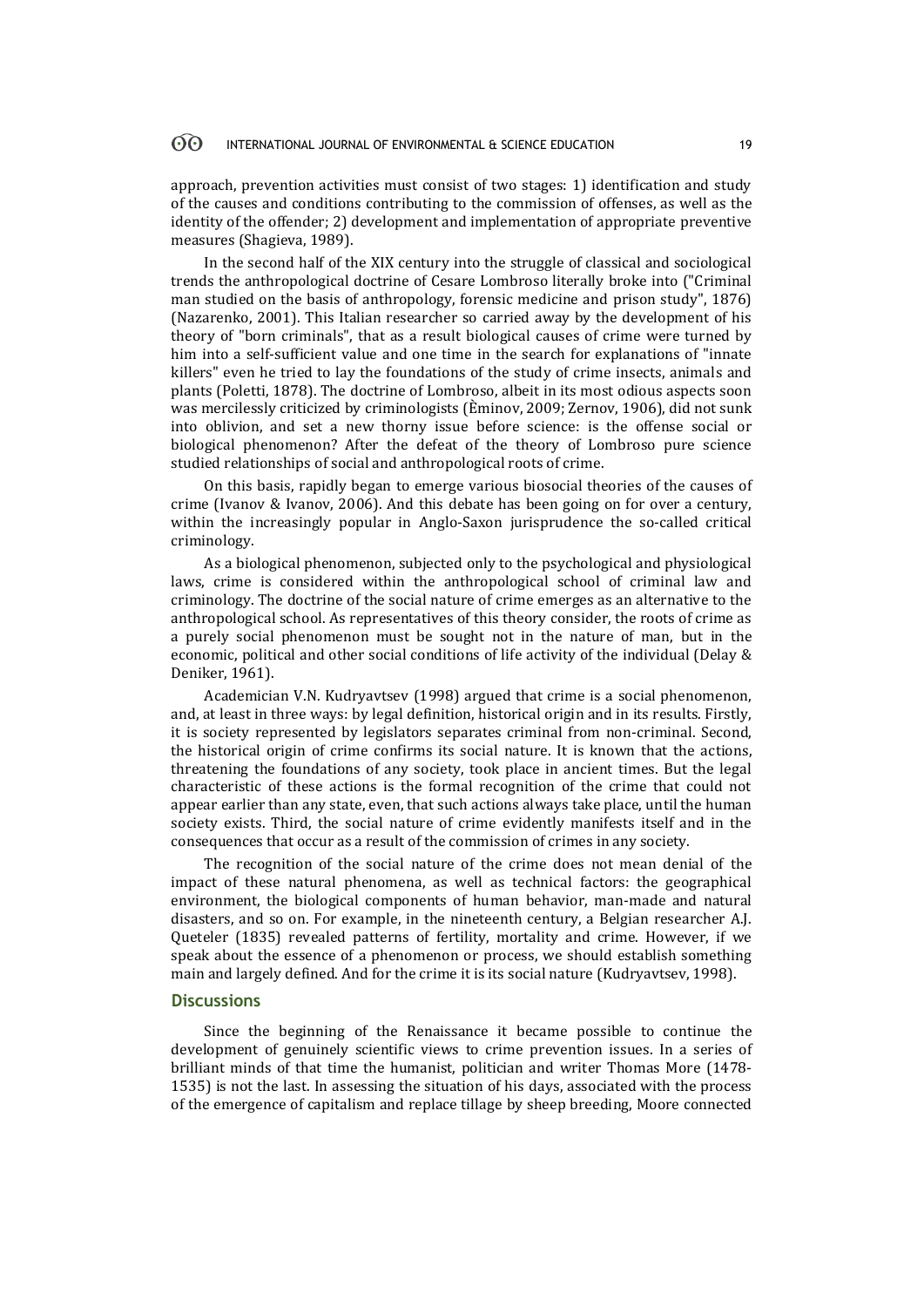the "ring-fencing of land" in England and mass vagrancy, leading to an increase in crime. The main outcome of his thoughts was the thesis of the social conditioning of crime, according to which certain crimes may be destined not so much because of the individual characteristics of the person, but because of unjust structure of society (Gilinskiy, 2012; Gurinskaya, 2010; Kleimenov, 2011; Gresham, 1974). Claiming that no punishment is "strong enough to deter robberies who have no other way to find their own food," he believed that the supply of all the citizens with elementary means of existence would have saved the state from property crime. Describing the social causes of crime, drunkenness, poverty, he wrote: "Curb ... rich buying and tyranny similar to monopoly. Less feed loafers! ... I ask, whether you do anything else, except that create thieves and punish them yourself?" The fruits of scientific thought of the author of the world famous "Utopia" sounds true and now, "to sentence to death for a simple theft excessive punishment"; "it is not honestly for the money taken away to take away from a person's life. For nothing of what is in the world, cannot be compared with human life "(Leist, 2000).

Thus, considering the private property as the main root of social injustice and crime, thinker begins to overcome the medieval theological criminology, in which crime is viewed as a manifestation of sin and the devil in man. He made the transition to a rational criminology, seeing the foundation of crime in the socio-economic conditions of the criminal life. Lack of livelihood at the bottom forcing them to go to the crime to escape from starvation. Accordingly Mor believed that it is not necessary to treat the effect but the reason, i.e. replace private property as the basis of social inequality of public property, to provide all people with work, giving the necessary means of subsistence. In such a society the purpose of punishment will be not destroying but correction of the offender (Bogomolov, 2004).

During the Enlightenment, the development of social and preventive attitudes was continued in the works of Sh.L. Montesquieu (1689-1755), who in his book "On the Spirit of Laws," argues that the system of penalties based on the senseless brutality, does not result to fear, but to savagery of society. Accordingly, he called for proportionality between crime and punishment, to the priority of various educational measures for the prevention of crimes, and not just to the use of coercion.

But the publication of the book "On Crimes and Punishments" (1764) contributed to the emergence of modern legal science - criminology, as its author - C. Beccaria (1738-1794) was able to identify the main direction of its research - research into the causes of crime. Italian thinker ably expressed humanistic views of the Enlightenment to the modern criminal justice system, exposing sharp criticism feudal inquisitorial process and especially torture as an integral part of the latter. One of the first in Europe, advocating the abolition of the death penalty and the other cruelest punishment, C. Beccaria (2004) also formulated an important requirement that the laws were understandable by all and served as a warning to potential criminals (Beccaria, 2004).

The work "On Crimes and Punishments" significantly influenced on the public and public figures of the time, actually led to the first liberal reforms of justice and criminal law in the enlightened monarchies of Austria, Prussia, Sweden, Tuscany (abolition of torture, the reduction of the death penalty, the assertion of the principle of legality). It is sufficient to point out that in 1786 the Grand Duke of Tuscany Leopoldo published the first modern criminal code, where for the first time death penalty was completely abolished in Europe.

Catherine II did not escape the influence of progressive ideas of C. Beccaria (2004), inviting their author to come to Russia to participate in the drafting of a new Code of laws. However, the trip did not take place, though in itself this fact is significant. In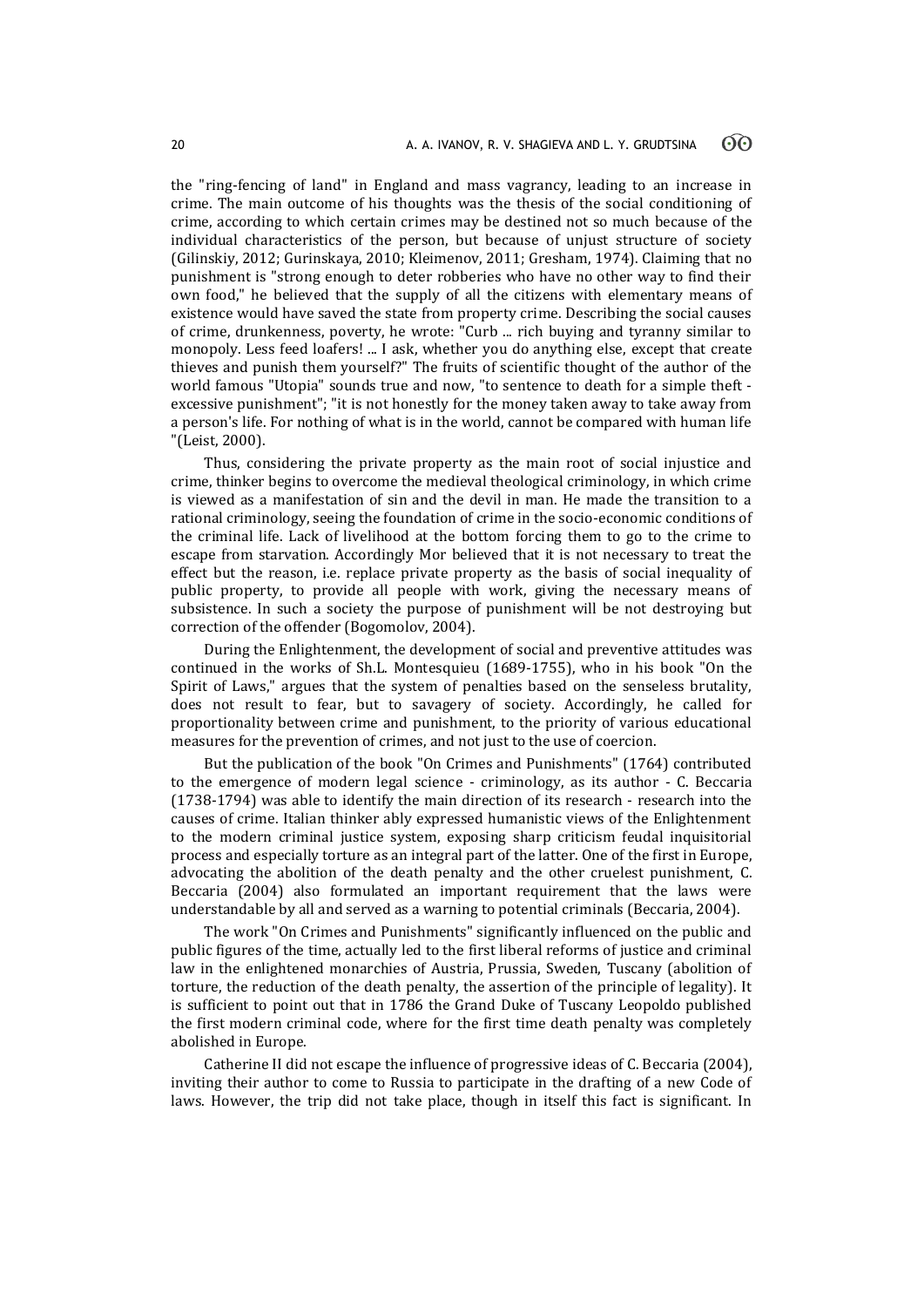#### 60 INTERNATIONAL JOURNAL OF ENVIRONMENTAL & SCIENCE EDUCATION 21

general we can say that for more than 200 years, this classic treatise is not outdated, continues to encourage the reader to reflect on the crime and punishment, as evidenced by the fact of its reissue in our country and abroad. As a valuable publication on the history of socio-political and legal thought, it remains alive call for the implementation of the humane and fair criminal policy. For example, Michel Foucault spoke in his book "Supervision and Punishment" (1975) about the humanistic ideals of C. Beccaria. Some authors and in modern conditions find in the fundamental legal ideas answers to today's challenges.

Going back to the eighteenth century, it is necessary to point out that it was then finally the position formed according to which attacks on property caused by poverty of life, illiteracy among the poorest of the poor, as well as - the result of tyrannical rule. It is sufficient carefully to examine the works of Bentham, Godwin, Voltaire, Mably, Morelly. In particular, the arguments of Voltaire, like his contemporary C. Bekarria (2004), had an impact on public opinion and contributed to the modernization of the European criminal justice system. Tiran to Voltaire - a "ruler, who does not recognize the other laws except its whims, appropriating the property of his subjects, and then recruiting them into the army, to take property of their neighbors" (Leist, 2000). In tune with these ideas the words of the first theorist of communism (by Engels) Morelli: "Eliminate the property, I do not cease to repeat, and you destroy a thousand accidents all that put the man to desperate extremes (Babayev, 1993). It is absolutely impossible to prevent ... getting rid of this tyrant, the people resorted to crime, that he was a thief, a murderer, a conqueror "(Leist, 2000).

Do not stay aside from the development of social and preventive approach Russian revolutionary democrats who supported the European humanistic ideas in regard to understanding the causes of crime and ways to combat them. For example, A.N. Radishchev (1952) writes that there is no need "always keep the sword raised for the execution of criminal acts, it is necessary to convert mostly acts in a way to make them innocent and not allowing them to be reborn".

### **Conclusion**

Noting the contribution of the representatives of the classical school of criminal law in the development of specific offenses, along with the general issues of punishment one cannot overlook isolation of their research from the practical problems of the fight against crime. This allowed the representatives of the new sociological trend in the mid-nineteenth century to proceed to active criticizing of old classical criminological dogma: "For criminologists, judges and legislators justice area contains three points: the crime, the court and the punishment. Classical school does not know the perpetrator, which is the beginning and at the same time the ultimate goal of social defense activities against the Crime "(Ferry, 1908). Dutch criminologist Van Hamel formulated extremely highly concentrated sociological problem areas: "Instead of theoretical criminal law, we have to create a practical criminal law. Three concepts scary disturb us in it. Namely, "responsibility", "punishment" and "crime" (Stankevich, 1914).

Guided by these objectives, the innovators in the field of criminological research criticized the abstract principles of the classical school, pointed to oblivion in it of the study of the purposes of punishment, and noted that the objective of liability is determined by the punishment and not the punishment by the purpose (Poznyshev, 1904). Nothing was left without a critical eye and that behind the "objective gravity" of a crime it did not notice the individual of the offender and the offense itself is considered as a result solely of human free will. Hence, summarized the "sociologists", there is a belief in the salutary effects of punishment, "its complete selflessness" and in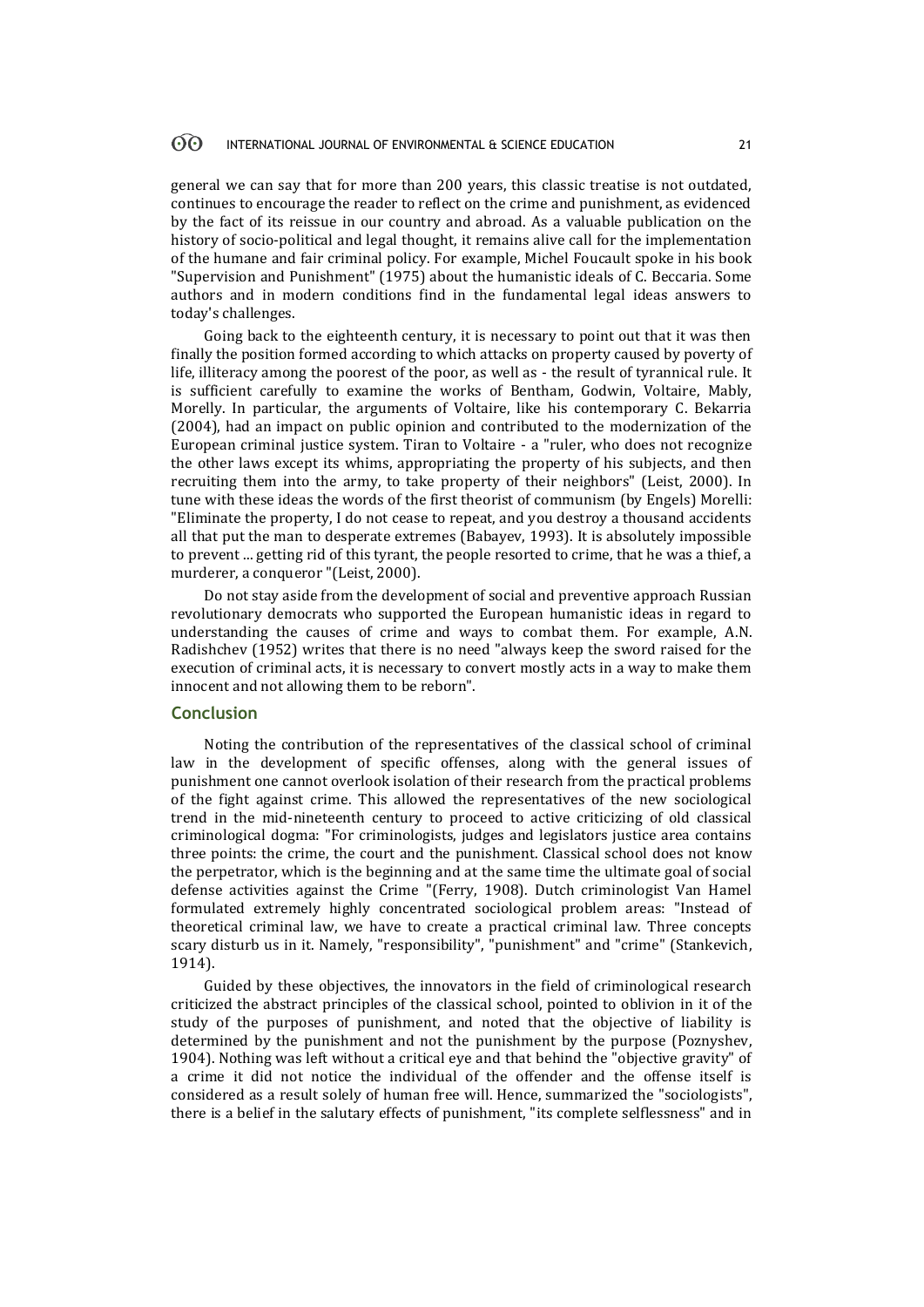most cases - not fighting against crime, but the "destruction of the guilty" (Stankevich, 1914).

# **Recommendations**

# *Dogmatic and sociological research schools*

The validity and fairness of the criticisms made in this paper were predetermined by analyzed historical conditions in Russia after 1864, when a huge number of former serfs filled the city, and then - unfortunately, prisons, making this criticism very topical because the dogmatic school was extremely conservative and progressive innovations which were made by it were most likely superficial because too strong were the secular traditions (Dubinin Karpets & Kudryavtsev, 1982). "But, - supporters of sociological trend pointed - modern crime in contrast to the crime of centuries old is characterized not so much as anti-state, but as anti-social phenomenon" (Lublinsky, 1914). Based on this postulate, the proponents of sociological trends considered the detection of social roots of crime as a natural phenomenon. In this case, it becomes possible to determine the purposes for achievement of which both legal and social institutions should be mobilized. This is not a "punishment" but "looking for measures that can correct". Only then it is real to create a system to adapt to a normal and a fair life of a criminal under the existing social conditions (Stankevich, 1914).

Law enforcer should be guided by objective characteristics and the severity of the acts committed, since he is related to formal conditions. But at the same time he should to explore the identity of the perpetrator, to take into account all the circumstances of his life, features, and to discover the circumstances that led him to commit a crime (Gresham, 1974). Only after that, the judge must determine the most appropriate actions in this case from the respective system established by the legislator. It is in this direction reasoned I.J. Foinitsky (2000), one of the earliest supporters of the sociological trends in Russia: "Any punishment should be fair, being applied only to the guilty, and corresponding as to objective severity of attacks, and so to subjective guilt".

# *Philosophical and social sources of scientific thought on the identification of the causes of crime and ways to deal with them*

Based on the study of the cited ideas of progressive thinkers, made up before the nineteenth century, it should be stated that all of these and some other very interesting assumptions about the causes of crime and combating them could hardly be fully realized in the existing socio-economic and political conditions of the time (Markuntsov, 2011). These provisions have become the basis for the classic areas of criminological sciences. The center of gravity of criminal repression was put at the mercy of the public danger of the action, but with unfailing adherence in the process of determining of its grounds within the complex of fundamental principles: there is no crime and punishment without specifying that in the law, subjective imputation, proportionality of punishment with the crime severity, the court and penalties' equality for all, the presumption of innocence, etc..

It is not a coincidence when one of the authors previously wrote that the classical school of criminal law, came out of the womb of feudalism, and experienced the effects of the principles of bourgeois law, developed the idea of the necessity of the punishment's compliance with the seriousness of the crime, justified the questions of guilt and complicity, the circumstances " increasing or decrease the guilt of the figure ", and many more (Ivanov, 2015). As it is noted by L.E. Vladimirov (1908), the classical school as a whole has performed its tasks "to establish individual formulations of crimes, to carry out with precision the border of what is permitted and forbidden; to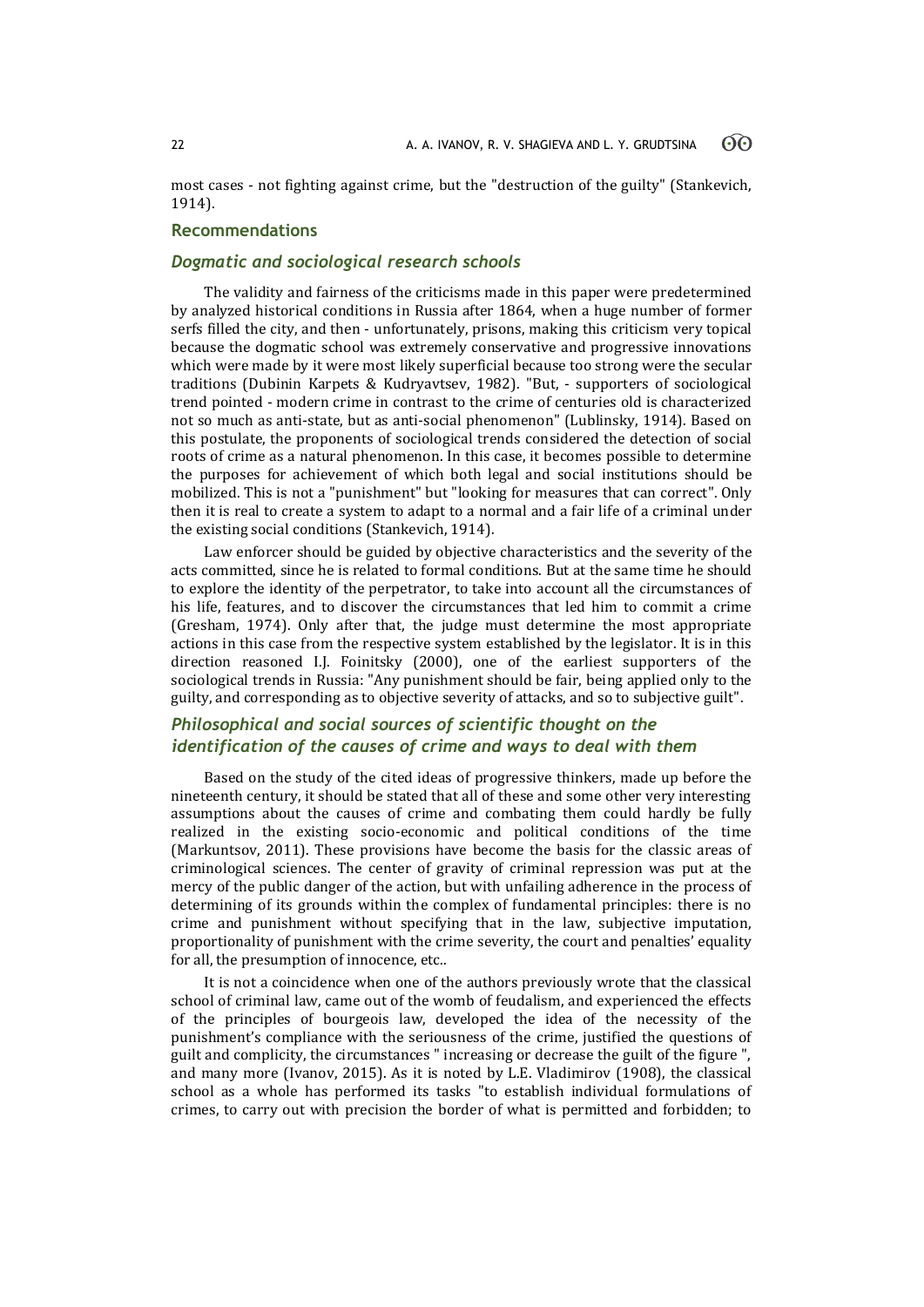#### 60 INTERNATIONAL JOURNAL OF ENVIRONMENTAL & SCIENCE EDUCATION 23

give a solid ground for the application of the law in court for sentencing a person, according to his guilt, expressed in conducted action which has the described signs in the law".

Among the most important its ideas are: the person is a carrier of free will, and the crime is the result of his arbitrary choice, so if the person possessing the moral freedom, elects evil, he must be punished for his choice; decision-making process of committing a crime has purely rational nature; strengthening the punishment society makes crime less attractive, that allows to keep people from acting; the art of the legislator and his humanism lies in the fact that the penalties tougher was conducted not on the principle of "the more, the better", but on the principle of "tighten just enough to make crime unappealing", etc. (Inshakov, 1997).

#### **Disclosure statement**

No potential conflict of interest was reported by the authors.

### **Notes on contributors**

**Alexei A. Ivanov** - Doctor of Law, professor of the Department of History of State and Law, Moscow University of the Ministry of Internal Affairs of Russia named after V.Y. Kikot; Associate Professor, Moscow, Russia.

**Rosalina V. Shagieva** - Doctor of Law, professor of the Department "Theory and History of State and Law", Financial University under the Government of the Russian Federation, Moscow, Russia.

**Ludmila Yu. Grudtsina** - Doctor of Law, Professor of the Department of Legal Regulation of Economic Activity, Financial University under the Government of the Russian Federation, Moscow, Russia; Professor, expert of the Russian Academy of Sciences, Honorable lawyer of Russia, Moscow, Russia.

### **References**

Antonyan, Y.M. (2015). What is Criminology. *Scientific Portal Ministry of Internal Affairs of Russia, 2, 33-38.* Babayev, M.M. (2008). About criminological component of criminal policy. *Criminological magazine*, *2*, 5-6. Babayev, V.K. (1993). *General Theory of Law.* Nizhny Novgorod: Nizhny Novgorod University.

Batyr, K.I. & Polikarpova, E.V. (1996). *Readings on the General History of State and Law*. Moscow: Jurist.

Beccaria, C. (2004). *On Crimes and Punishments. Composition. and foreword of V.S. Ovchinsky*. Moscow: INFRA-M.

Bogomolov, S.A. (2004). *History of political and legal doctrines.* Moscow: Publishing House "Dashkov and K". Delay, J. & Deniker, P. (1961). *Métodes chimiothérapiques en psychiatrie.* Paris: Masson et Cie.

Diogenes Laertius. (1979). *On the life, teachings and sayings of famous philosophers.* Moscow: Mysl.

Dolgova, A.I. (1997). *Criminology.* Moscow: Jurist.

Dubinin, N.P., Karpets, I.I. & Kudryavtsev, V.N. (1982). *Genetics. Behavior. Responsibility*. Moscow: Politizdat.

Èminov, V.I. (2009). The history of science Criminology. *Lex Russica, 1,* 74-75.

Ferry, E. (1908). *Criminal sociology*. Moscow: Publishing house of V.M. Sablin.

- Foinitsky, I.J. (2000). *The doctrine of punishment in connection with prison study.* Moscow, publishing house "Gorodets, Dobrosvet-2000".
- Gilinskiy, J.I. (2012). Some trends in the world of criminology . *Russian Yearbook of Criminal Law, 6*, 8-31.

Gresham, M. (1974). Rise of Critical Criminology . *Journal of Criminal Law and Criminology, 2,* 205-213.

- Grudtsyna, L.Y. (2016). Comparative-legal characteristic of the structure and functions of the judicial systems of the Federal Republic of Germany and the Russian Federation. *Education and Law, 4,* 115-116.
- Gurinskaya, A.L. (2010). Positivist tradition and a critical direction of criminological thought of the US and the UK: a comparison of theoretical approaches. *Proceedings of the Russian State Pedagogical University named after A.I. Herzen, 134,* 101-114

Inshakov, S.M. (1997). *International criminology.* Moscow: Publishing group of INFRA-M.